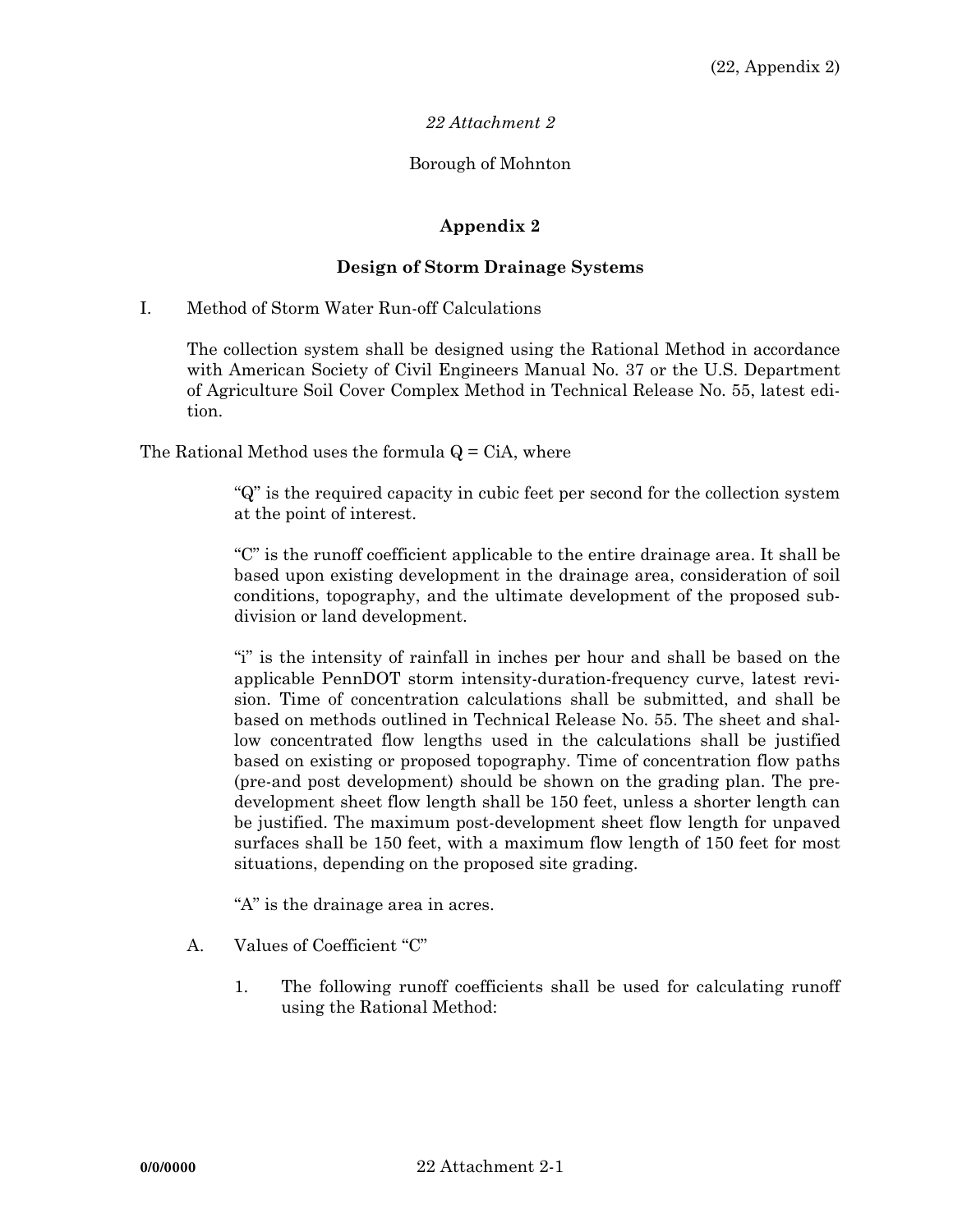## **RUNOFF COEFFICIENTS FOR THE RATIONAL METHOD\***

|                                  | A                 |       |           | В     | $\mathbf C$ |       | D         |        |
|----------------------------------|-------------------|-------|-----------|-------|-------------|-------|-----------|--------|
| <b>Land Use</b>                  | $0 - 6\%$         | $6%+$ | $0 - 6\%$ | $6%+$ | $0 - 6\%$   | $6%+$ | $0 - 6\%$ | $6\%+$ |
| Cultivated Land                  | 0.25a             | 0.35  | 0.30      | 0.40  | 0.35        | 0.45  | 0.40      | 0.50   |
|                                  | 0.30 <sup>b</sup> | 0.40  | 0.35      | 0.45  | 0.40        | 0.50  | 0.50      | 0.60   |
| Meadow                           | 0.10              | 0.13  | 0.13      | 0.19  | 0.16        | 0.23  | 0.19      | 0.26   |
|                                  | 0.14              | 0.16  | 0.16      | 0.22  | 0.20        | 0.26  | 0.23      | 0.30   |
| Forest                           | 0.08              | 0.11  | 0.11      | 0.14  | 0.13        | 0.16  | 0.16      | 0.20   |
|                                  | 0.11              | 0.14  | 0.14      | 0.18  | 0.16        | 0.20  | 0.20      | 0.25   |
| Open Space                       | 0.10              | 0.14  | 0.15      | 0.19  | 0.20        | 0.24  | 0.25      | 0.28   |
| (Lawn)                           | 0.16              | 0.20  | 0.20      | 0.25  | 0.25        | 0.30  | 0.30      | 0.35   |
| Paving, Build-<br>ings Sidewalks | .95               | .95   | .95       | .95   | .95         | .95   | .95       | .95    |

# **HYDROLOGIC SOIL GROUP AND SLOPE RANGE**

a Runoff coefficients for storm recurrence intervals less than 25 years.

b Runoff coefficients for storm recurrence intervals of 25 years or more.

\* Higher coefficients may be required by the Borough Engineer due to local soil conditions.

- II. Design of Drainage Facilities.
	- A. In the design of storm sewers, the following formulas shall be used:

| $V = 1.49 \text{ n } 3$ | $(a/p)^2$ s | (Manning's Formula for velocity) |
|-------------------------|-------------|----------------------------------|
| $Q = Va$                |             | (Continuity Equation)            |

 Where:  $V =$  velocity of flow (in feet per second) n = coefficient or roughness a = cross-sectional area of structure (in square feet) p = perimeter of the wetted channel (in feet) s = slope (in feet per foot) Q = discharge (in cubic feet per second)

All storm sewers or culverts shall have a minimum diameter of 15 inches.

 In all cases where drainage is collected by a headwall or catch basin where inlet or outlet control may govern, the pipe shall be designed as a culvert as outlined in Hydraulic Design Series No. 5, latest edition, of the U.S. De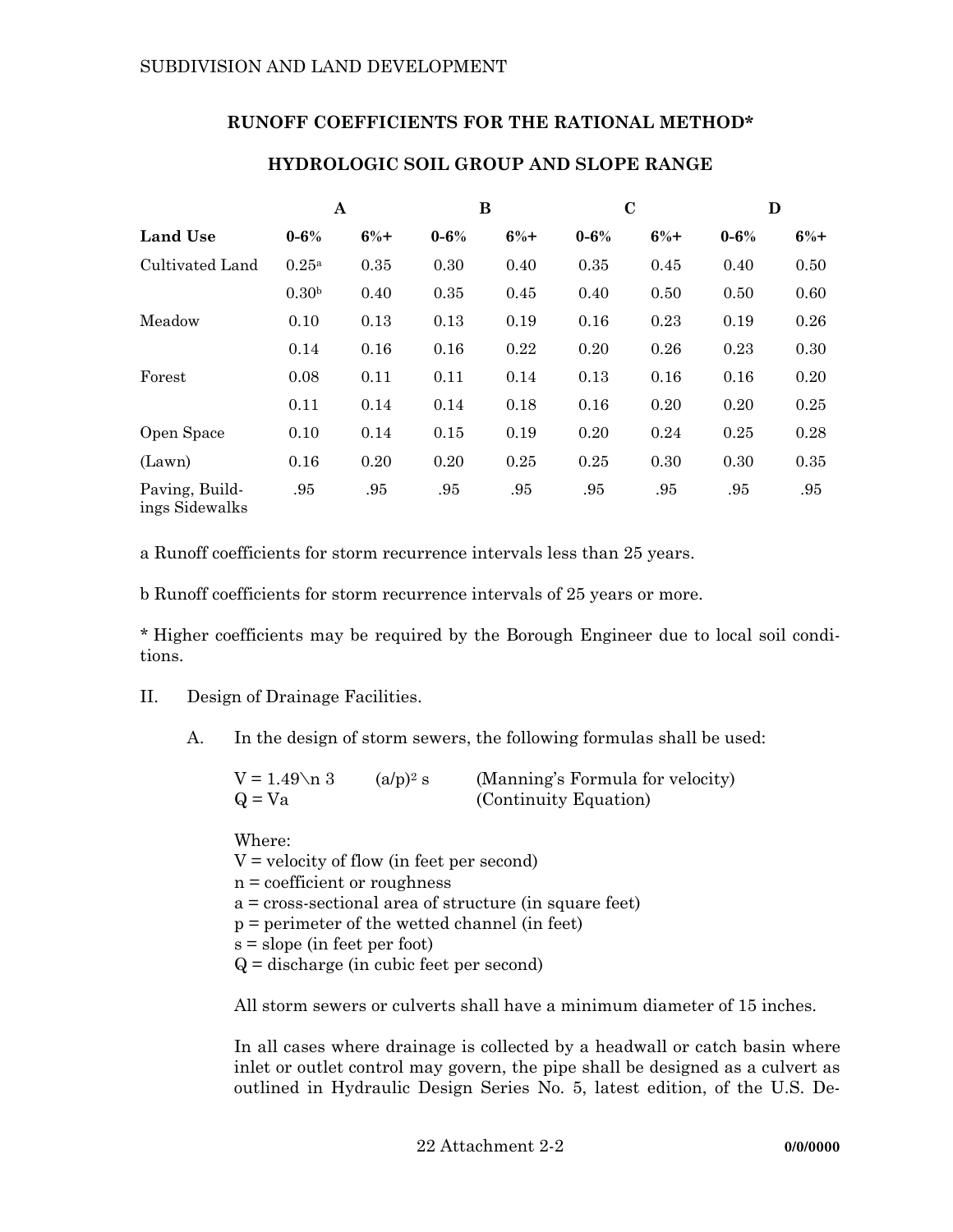partment of Transportation, Federal Highway Administration. The allowable headwater should be determined by the specific entrance conditions and sound engineering judgment. The design of culverts shall not create excessive headwater depths.

 B. The coefficient of roughness, "n," shall be as follows unless otherwise approved by the Borough Council.

| <b>Pipe Material</b> | $\mathbf{``n''}$ |
|----------------------|------------------|
| Concrete             | 0.012            |
| Corrugated Steel     |                  |
| Annular              | 0.024            |
| Helical              |                  |
| 15"                  | 0.012            |
| 18"                  | 0.014            |
| 21"                  | 0.016            |
| 24"                  | 0.017            |
| 30"                  | 0.018            |
| 36"                  | 0.019            |
| $42" - 54"$          | 0.020            |
| larger than 54"      | 0.021            |
| PVC                  | 0.011            |

 For all open channels, the coefficients shall be taken from Table 5-6 and Figures 5-5 of Open-Channel Hydraulics by Ven Te Chow, Ph.D., McGraw-Hill Book Co., 1959.

C. Permissible Flow Velocities in Open Channels.

The design of open channels, swales, diversions, etc. shall minimize possible erosion caused by excessive channel velocities. The storm sewer design frequency storm shall be used to deter the maximum channel velocity and type of ground cover required to stabilize the channel properly. The maximum permitted channel velocities are listed below.

Grass-lined channels shall be considered stable if the calculated velocity for the design flow does not exceed the allowable velocities shown below:

- (1) Three feet per second where only sparse vegetation can be established and maintained because of shade or soil condition.
- (2) Four feet per second where normal growing conditions exist and vegetation is to be established by seeding.